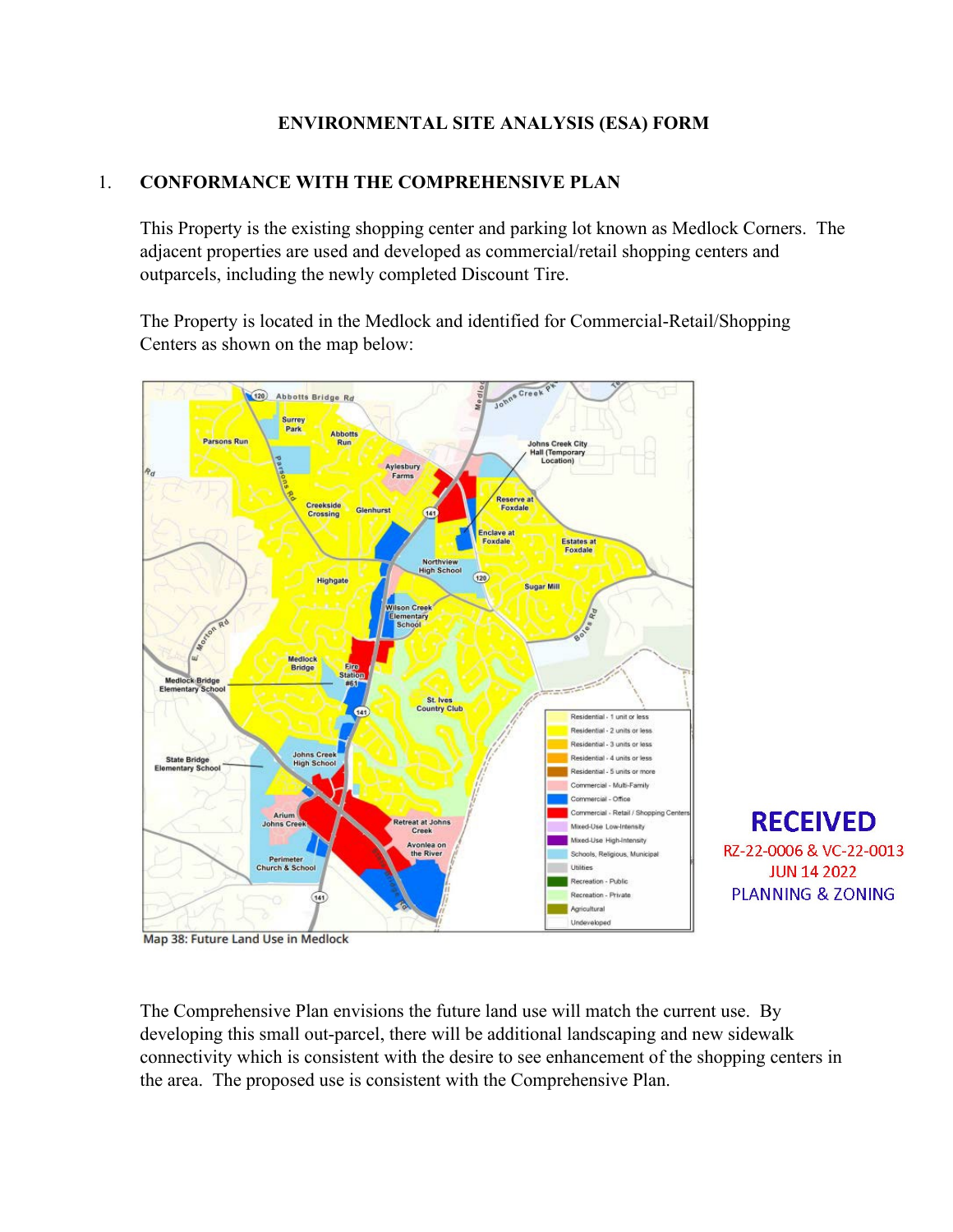#### 2. **ENVIRONMENTAL IMPACTS OF THE PROPOSED PROJECT**.

As set forth in this application, the proposed development is an out-parcel of the parking lot. The current conditions is an under-utilized asphalt parking area that lacks any of the environmental sensitive attributes listed below. Thus, this development will create additional enhance the pedestrian experience with new sidewalks, green space and seating.

- a. Wetlands None
- b. Floodplain None
- c. Streams/stream buffers None
- d. Slopes exceeding 25 percent over a 10-foot rise in elevation None
- e. Vegetation None
- f. Wildlife Species (including fish) None
- g. Archeological/Historic Sites None

### 3. **PROJECT IMPLEMENTATION MEASURES**.

Given the fact this development is an outparcel of an existing parking lot, there are no adverse environmental issues. The development will increase pervious areas on the site and overall enhance the Property.

**a. Protection of environmentally sensitive areas, i.e., floodplain, slopes exceeding 25 percent, river corridors.**

None on site.

**b. Protection of water quality.**

Measures will be taken to ensure water quality meets or exceeds the City's requirements.